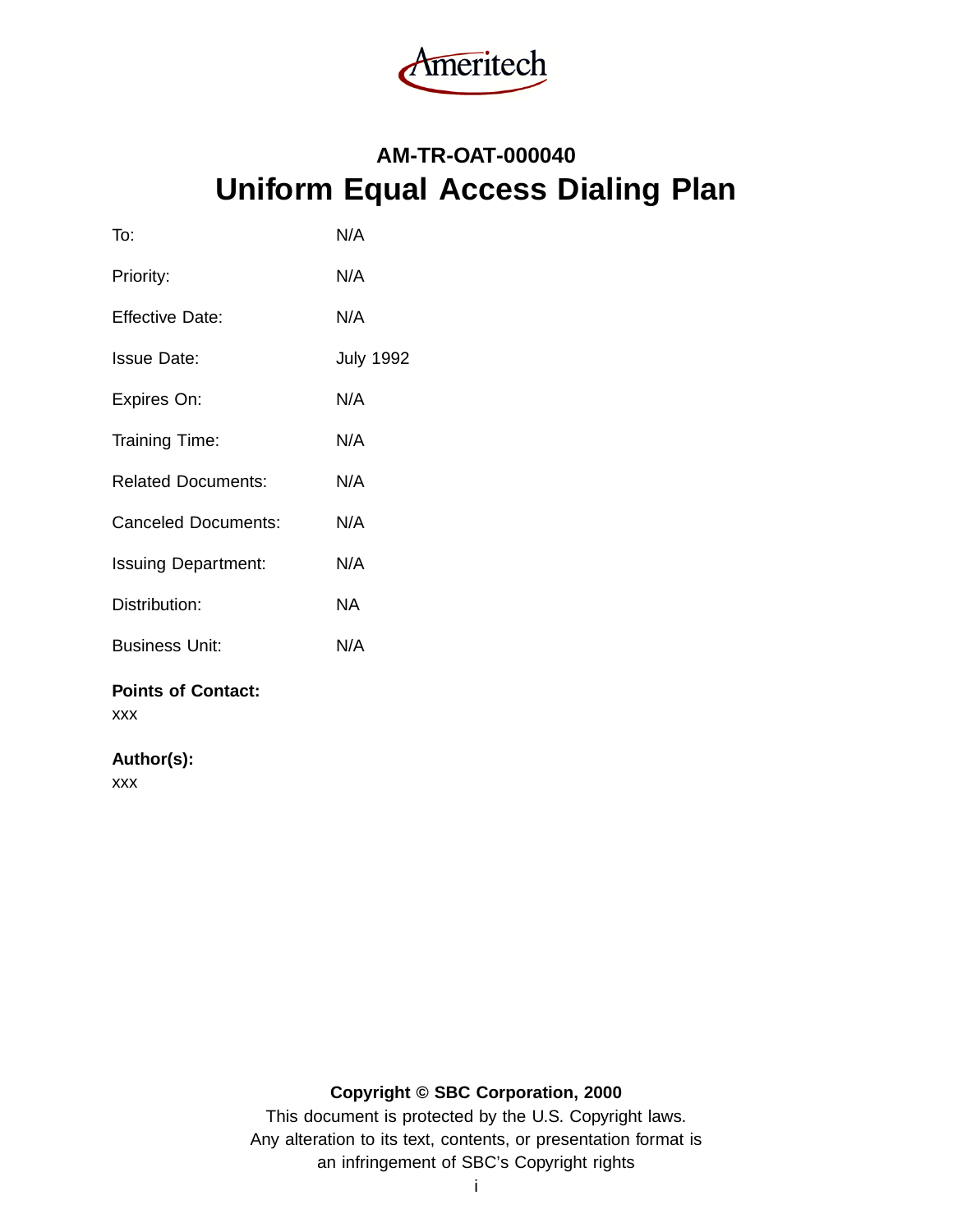| 2. Exhibit I                         | 3  |
|--------------------------------------|----|
| 3. Exhibit II                        | 5  |
| 4. Exhibit III                       | 8  |
| 5. Exhibit IV                        | 11 |
| 6. Exhibit V                         | 13 |
| 7. Ordering and Delivery Information | 14 |

| 8. Acronyms | 15 |
|-------------|----|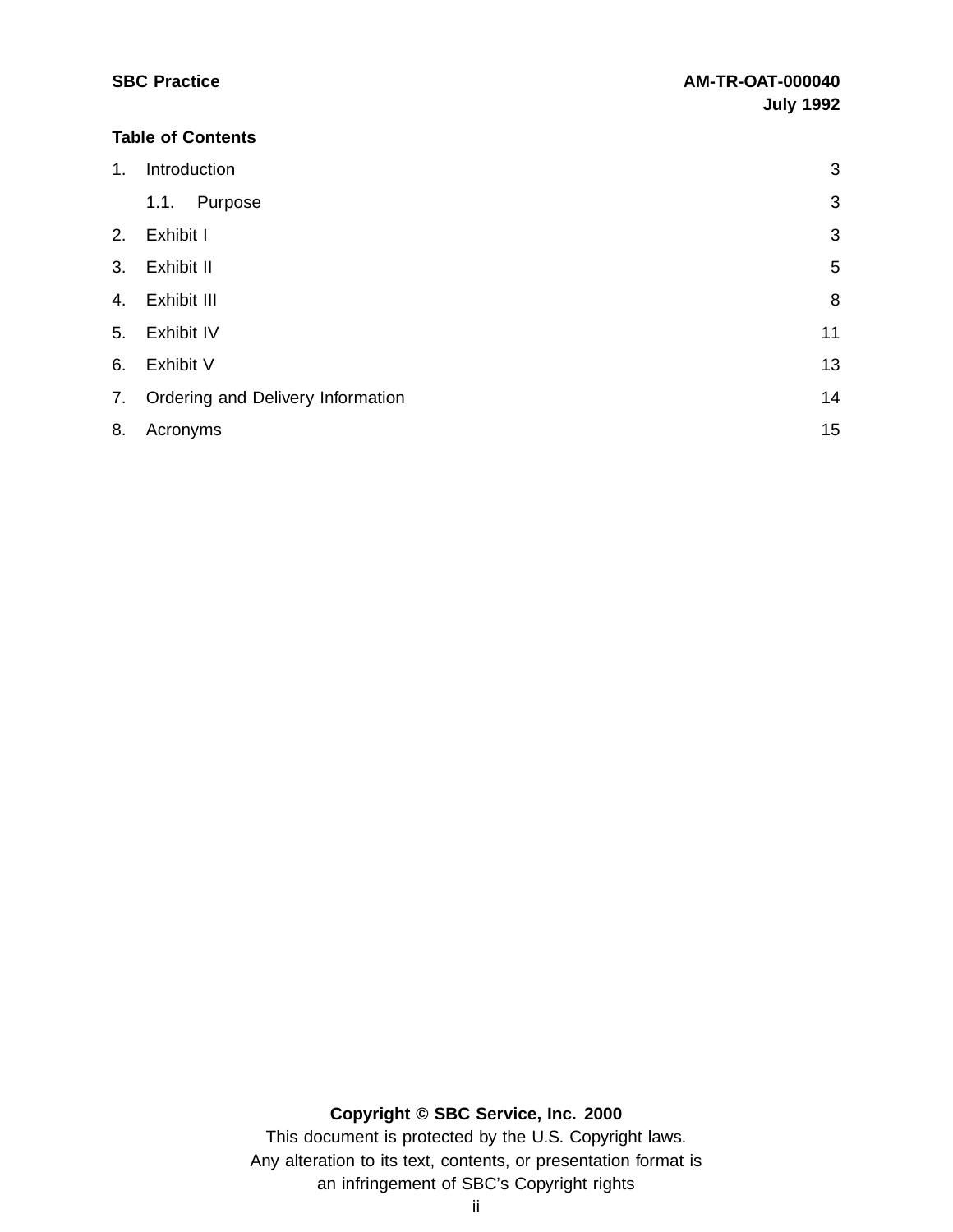## **TECHNICAL REFERENCE NOTICE**

This Technical Release is published by Ameritech to provide a technical description of various Ameritech dialing and routing patterns.

Ameritech reserves the right to revise this document for any reason, including but not limited to conformity with standards promulgated by various agencies, utilization of advances in the state of the technical areas, or the reflection of changes in the design of any equipment, techniques or procedures described or referred to herein.

**AMERITECH MAKES NO REPRESENTATION OR WARRANTY, EXPRESS OR IMPLIED, WITH RESPECT TO THE SUFFICIENCY, ACCURACY, OR UTILITY OF ANY INFORMATION OR OPINION CONTAINED HEREIN. AMERITECH EXPRESSLY ADVISES THAT ANY USE OF OR RELIANCE UPON THIS TECHNICAL REFERENCE IS AT THE RISK OF THE USER AND THAT AMERITECH SHALL NOT BE LIABLE FOR ANY DAMAGE OR INJURY IN-CURRED BY ANY PERSON ARISING OUT OF THE SUFFICIENCY, ACCURACY, OR UTILITY OF ANY INFORMATION OR OPINION CONTAINED HEREIN.**

This document is not to be construed as a suggestion to any manufacturer to modify or change any of its products, nor does this document represent any commitment by Ameritech or any Ameritech Operating Company (AOC), to purchase any product whether or not it provides the described characteristics.

Ameritech does not recommend products, and nothing contained herein is intended as a recommendation of any product to anyone.

Nothing contained herein shall be construed as conferring by implication, estoppel, or otherwise any license or right under any patent, whether or not the use of any information herein necessarily employs an invention of any existing or later issued patent.

Ameritech reserves the right not to offer any or all of these services and to withdraw any or all of them at any future time.

Document may be ordered from Ameritech by contacting the Document Order Center at (847) 248-4324.

#### **Copyright © SBC Service, Inc. 2000**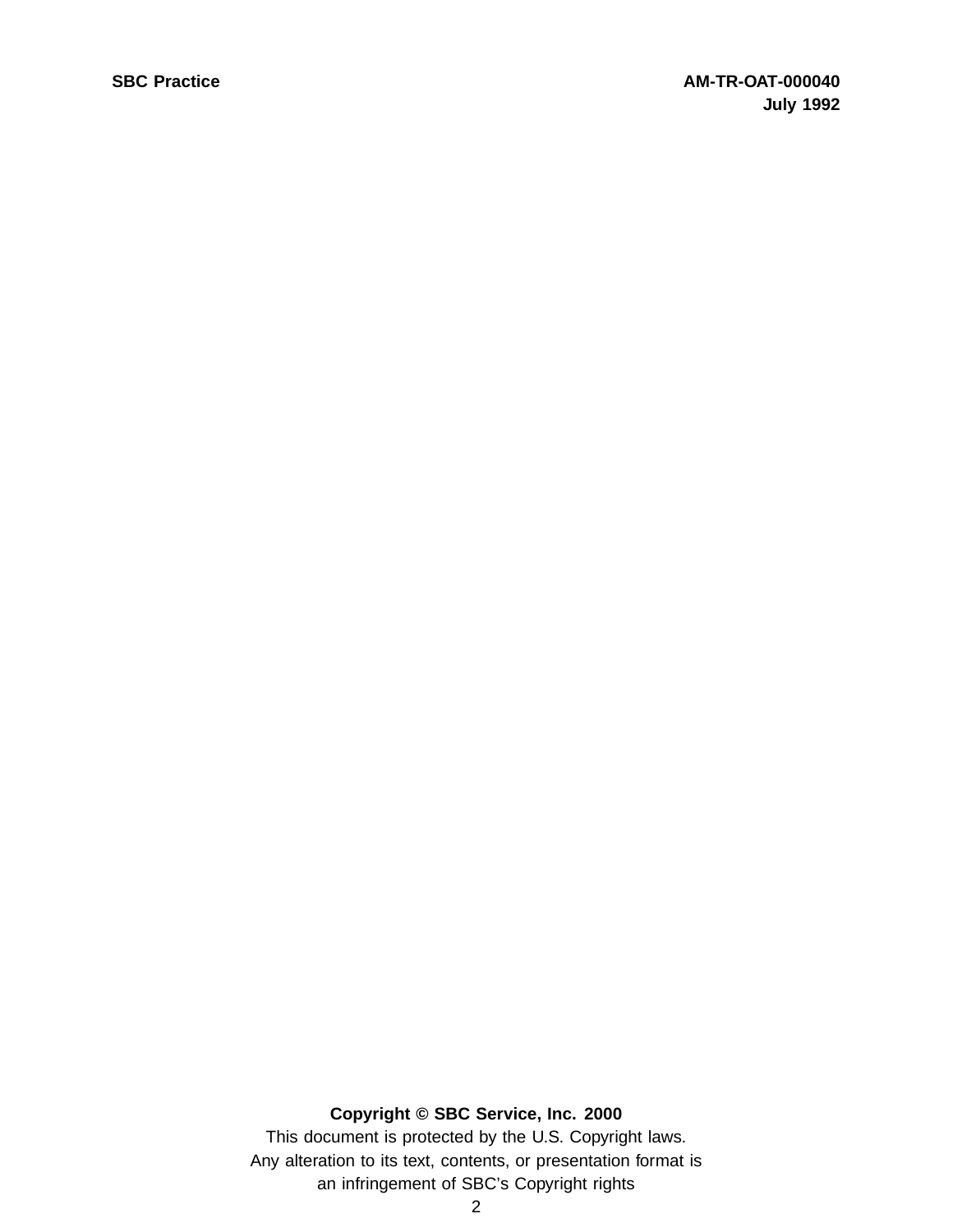#### **1. Introduction**

#### **1.1. Purpose**

This Dialing Plan provides the Ameritech operating companies (AICs) routing guidelines associated with Business/Residence, Coin, WATS and Switched Access Services dialing patterns. It defines the route taken and any exceptions for various dialing schemes an end user customer may use. Dialing/routing guidelines are included for 1+ or 0 access codes, 10XXX+ dialing, international calling, service access codes, cut through, Directory Assistance, and vacant code treatment.

It is Ameritech's intent to route IC traffic based on the routing instructions as prescribed by this plan. Updates to the plan will be on an as needed basis.

|             | FOR CALLS ORIGINATING FROM BUSINESS/RESIDENCE |                                           |                     |  |             |  |  |
|-------------|-----------------------------------------------|-------------------------------------------|---------------------|--|-------------|--|--|
|             |                                               | IF THE CUSTOMER DIALS                     | <b>ROUTE TO</b>     |  | <b>NOTE</b> |  |  |
| $1+$ OR $0$ |                                               |                                           |                     |  |             |  |  |
| 1.          |                                               | (1+) 7/10 Digits (In-<br>traLATA)         | <b>AOC</b>          |  | #1          |  |  |
| 2.          |                                               | (1+) 7/10 Digits (In-<br>terLATA)         | <b>PIC</b>          |  | #1          |  |  |
| 3.          |                                               | 0+ 7/10 Digits (In-<br>traLATA)           | <b>AOC Operator</b> |  | #1          |  |  |
| 4.          |                                               | 0+ 7/10 Digits (In-<br>traLATA)           | <b>PIC</b>          |  | #1          |  |  |
| 5.          |                                               | $0 -$                                     | <b>AOC Operator</b> |  |             |  |  |
| 6.          |                                               | $00 -$                                    | <b>PIC</b>          |  |             |  |  |
|             |                                               |                                           |                     |  |             |  |  |
|             |                                               | $10XXX +$                                 |                     |  |             |  |  |
| 7.          |                                               | $10XXX + (1+) 7/10$<br>Digits (IntraLATA) | 10XXX IC            |  | #1,2,4      |  |  |
| 8.          |                                               | $10XXX + (1+) 7/10$<br>Digits (IntraLATA) | 10XXX IC            |  | #1,4        |  |  |
| 9.          |                                               | $10XXX + (0+) 7/10$<br>Digits (IntraLATA) | 10XXX IC            |  | #1,2,4      |  |  |

# **2. Exhibit I**

# **Copyright © SBC Service, Inc. 2000**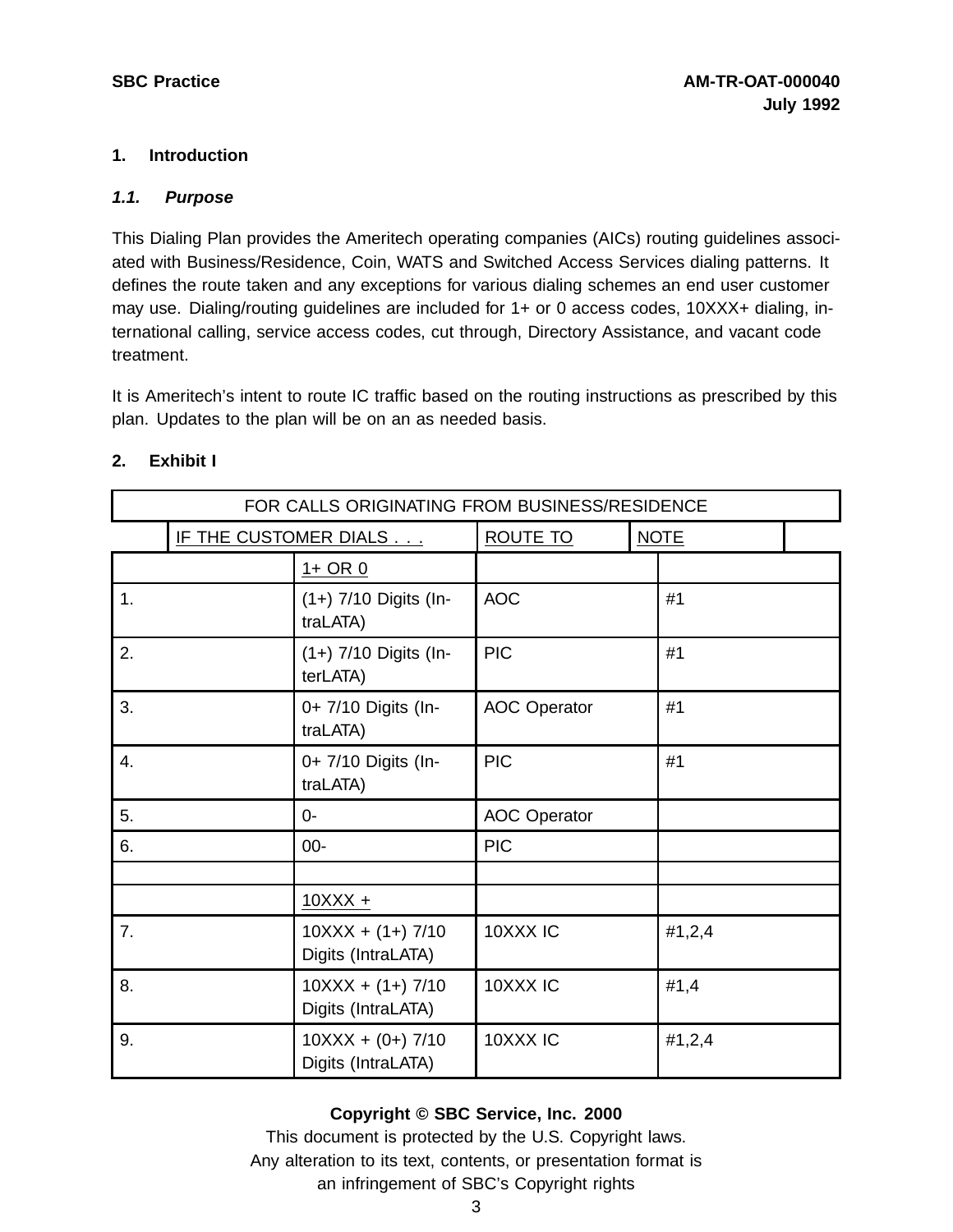| 10. | $10XXX + (0+) 7/10$<br>Digits (IntraLATA) | 10XXX IC                      | #1,4   |
|-----|-------------------------------------------|-------------------------------|--------|
| 11. | $10XXX + 0$                               | 10XXX IC                      | #4     |
|     |                                           |                               |        |
|     | <b>INTERNATIONAL</b>                      |                               |        |
| 12. | $10XXX + 01 + CC +$<br><b>NN</b>          | 10XXX <sub>IC</sub>           | #4,5,7 |
| 13. | $10XXX + 011 + CC +$<br><b>NN</b>         | 10XXX IC                      | #4,5,7 |
| 14. | $01 + CC + NN$                            | ROUTE TO PIC                  | #5,7   |
| 15. | $011 + CC + NN$                           | ROUTE TO PIC                  | #5,7   |
|     | <b>SERVICE ACCESS</b><br><b>CODES</b>     |                               |        |
| 16. | 1+) 700 + 7 Digits                        | <b>PIC</b>                    |        |
| 17. | $10XXX + (1+) 700 +$<br>7 Digits          | 10XXX <sub>IC</sub>           | #4     |
| 18. | $0 + 700 + 7$ Digits                      | <b>PIC</b>                    |        |
| 19. | $10XXX + 0 + 700 + 7$<br><b>Digits</b>    | 10XXX IC                      | #4     |
| 20. | $(1+)$ 800 + 7 Digits                     | IC/AOC based on<br><b>NXX</b> | #9     |
| 21. | $10XXX + (1+) 800 +$<br>7 Digits          | Announcement                  | #3,4   |
| 22. | $0 + 800 + 7$ Digits                      | Announcement                  |        |
| 23. | $10XXX + 0 + 800 + 7$<br><b>Digits</b>    | Announcement                  | #3,4   |
| 24. | $(1+)$ 900 + 7 Digits                     | IC/AOC                        | #9.11  |
| 25. | $0 + 900 + 7$ Digits                      | IC based on NXX               | #12    |
| 26. | $10XXX + (1+) 900 +$<br>7 Digits          | Announcement                  | #4     |
| 27. | $10XXX + 0 + 900 + 7$<br><b>Digits</b>    | Announcement                  | #4     |
|     |                                           |                               |        |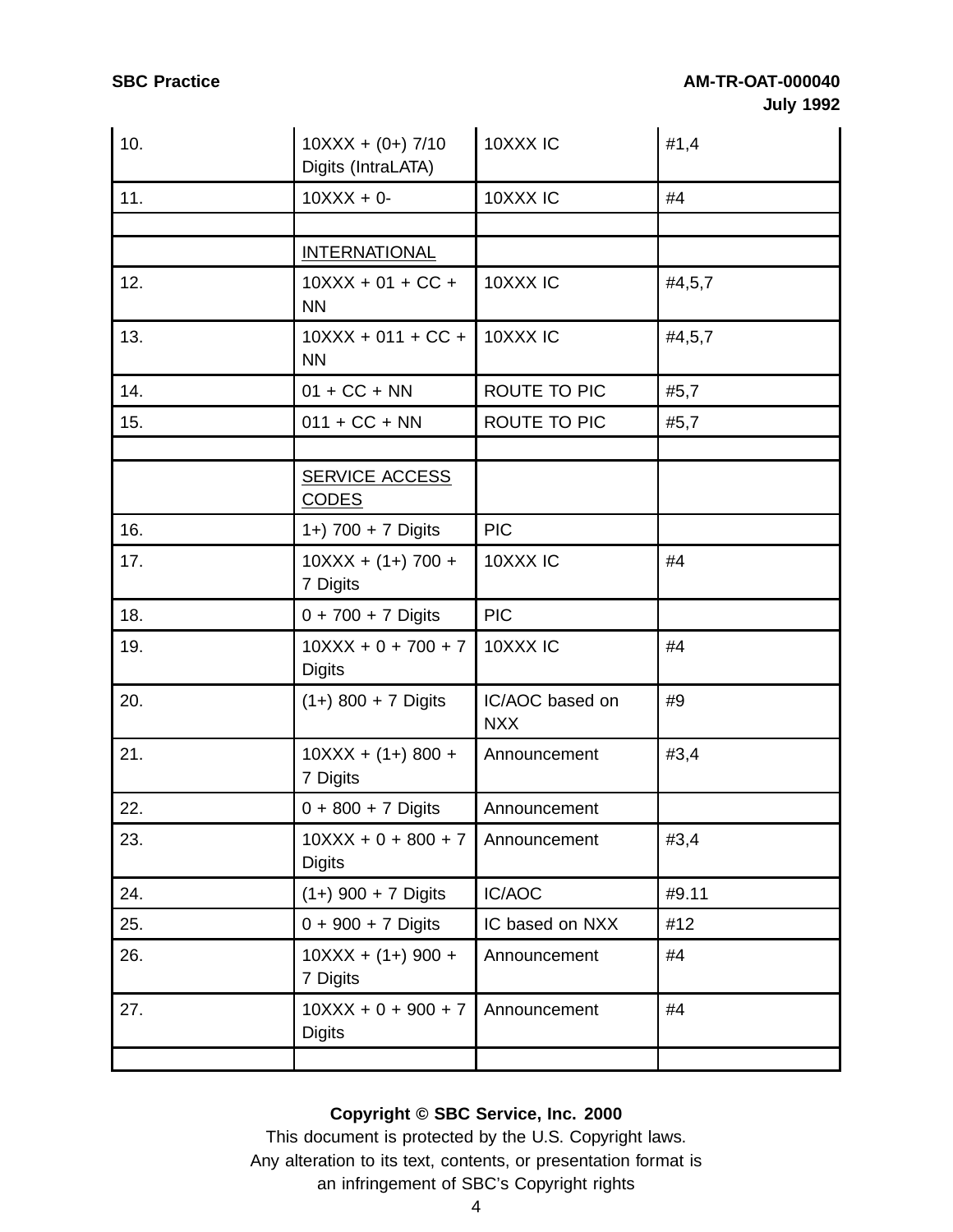|     | <b>CUT THROUGH</b>               |                                                                                   |       |
|-----|----------------------------------|-----------------------------------------------------------------------------------|-------|
| 28. | $10XXX + #$                      | 10XXX IC if cut thru<br>requested announce-<br>ment if cut thru not<br>requested. |       |
|     |                                  |                                                                                   |       |
|     | DIRECTORY ASSIS-<br><b>TANCE</b> |                                                                                   |       |
| 29. | $(1+)$ 411                       | AOC DA (if 411 is a<br>valid code)                                                |       |
| 30. | $(1+)$ 555-1212                  | AOC DA                                                                            |       |
| 31. | $(1+)$ NPA + 555-1212            | <b>PIC</b>                                                                        | #1,10 |
| 32. | $10XXX + (1) (NPA+)$<br>555-1212 | 10XXX IC                                                                          | #1,4  |
| 33. | $(0+)$ 411                       | AOC Operator (if 411<br>is a valid code)                                          |       |
| 34. | $(0+)$ 555-1212                  | <b>AOC</b> Operator                                                               |       |
| 35. | $(0+)$ NPA + 555-1212            | <b>PIC</b>                                                                        | #1,10 |
| 36. | $10XXX + (0) (NPA+)$<br>555-1212 | 10XXX <sub>IC</sub>                                                               | #1,4  |
|     |                                  |                                                                                   |       |
|     | VACANT CODE                      |                                                                                   |       |
| 37. | (1+) Vacant code                 | Announcement (VC)                                                                 | #4    |
| 38. | 10XXX (1+) Vacant<br>code        | Announcement (VC)                                                                 | #4    |
| 39. | $(0+)$ Vacant code               | Announcement (VC)                                                                 | #4    |
| 40. | $10XXX (0+)$ Vacant<br>code      | Announcement (VC)                                                                 | #4    |

## **3. Exhibit II**

| FOR CALLS ORIGINATING FROM COIN STATIONS* |                           |          |             |  |
|-------------------------------------------|---------------------------|----------|-------------|--|
|                                           | THE CUSTOMER DIALS<br>IE. | ROLITE 1 | <b>NOTE</b> |  |

# **Copyright © SBC Service, Inc. 2000**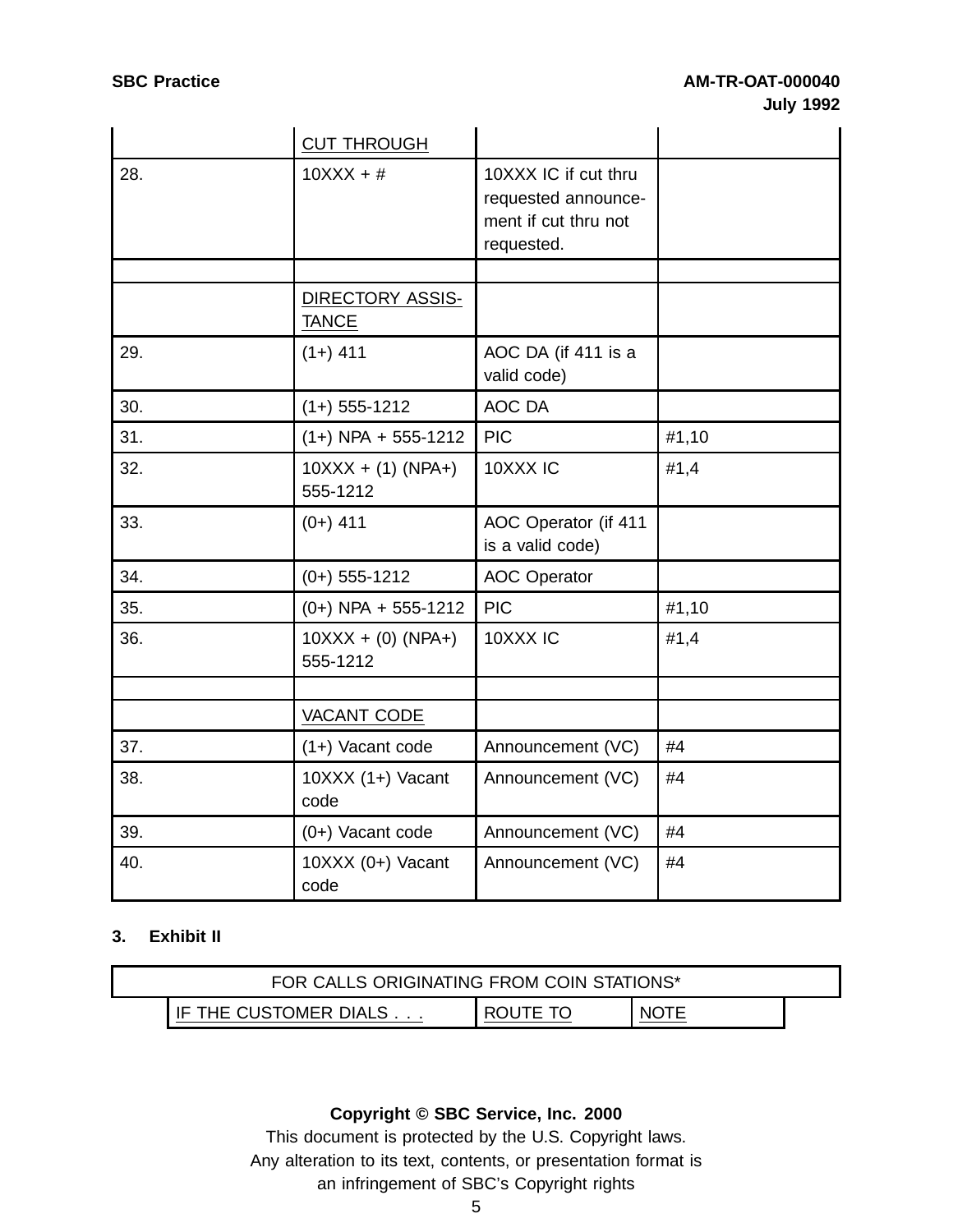|     | $1+$ OR $0$                               |                     |            |
|-----|-------------------------------------------|---------------------|------------|
| 1.  | (1+) 7/10 Digits (In-<br>traLATA)         | <b>AOC</b>          | #1         |
| 2.  | (1+) 7/10 Digits (In-<br>traLATA)         | AT&T                | #1         |
| 3.  | 0+ 7/10 Digits (In-<br>traLATA)           | <b>AOC</b> Operator | #1         |
| 4.  | 0+ 7/10 Digits (Inter-<br>LATA)           | <b>PIC</b>          | #1         |
| 5.  | $0 -$                                     | <b>AOC Operator</b> | #6         |
| 6.  | $00 -$                                    | <b>PIC</b>          | #6         |
|     |                                           |                     |            |
|     | $10$ $XX$ $+$                             |                     |            |
| 7.  | $10XXX + (1+) 7/10$<br>Digits (IntraLATA) | AT&T                | #1,2,4,6,8 |
| 8.  | $10XXX + (1+) 7/10$<br>Digits (IntraLATA) | AT&T                | #1,4,6,8   |
| 9.  | $10XXX + 0 + 7/10$<br>Digits (IntraLATA)  | 10XXX IC            | #1,2,4,6   |
| 10. | $10XXX + 0 + 7/10$<br>Digits (IntraLATA)  | 10XXX IC            | #1,4,6     |
| 11. | $10XXX + 0$                               | 10XXX IC            | #4,6       |

\*Coin stations include all coin classes of services except customer-owned pay telephones. Customer-owned pay telephones are routed according to the guidelines shown for calls originating from business/residence stations.

|     | IF THE CUSTOMER DIALS                  | ROUTE TO            | <b>NOTE</b> |  |
|-----|----------------------------------------|---------------------|-------------|--|
|     | <b>INTERNATIONAL</b>                   |                     |             |  |
| 12. | $10XXX + 01 + CC +$<br><b>NN</b>       | 10XXX <sub>IC</sub> | #4,5,6,7    |  |
| 13. | $10XXX + 011 + CC +$ AT&T<br><b>NN</b> |                     | #4,6,8      |  |
| 14. | $01 + CC + NN$                         | <b>PIC</b>          | #5,7        |  |
| 15. | $011 + CC + NN$                        | AT&T                | #5,7        |  |
|     |                                        |                     |             |  |

#### **Copyright © SBC Service, Inc. 2000**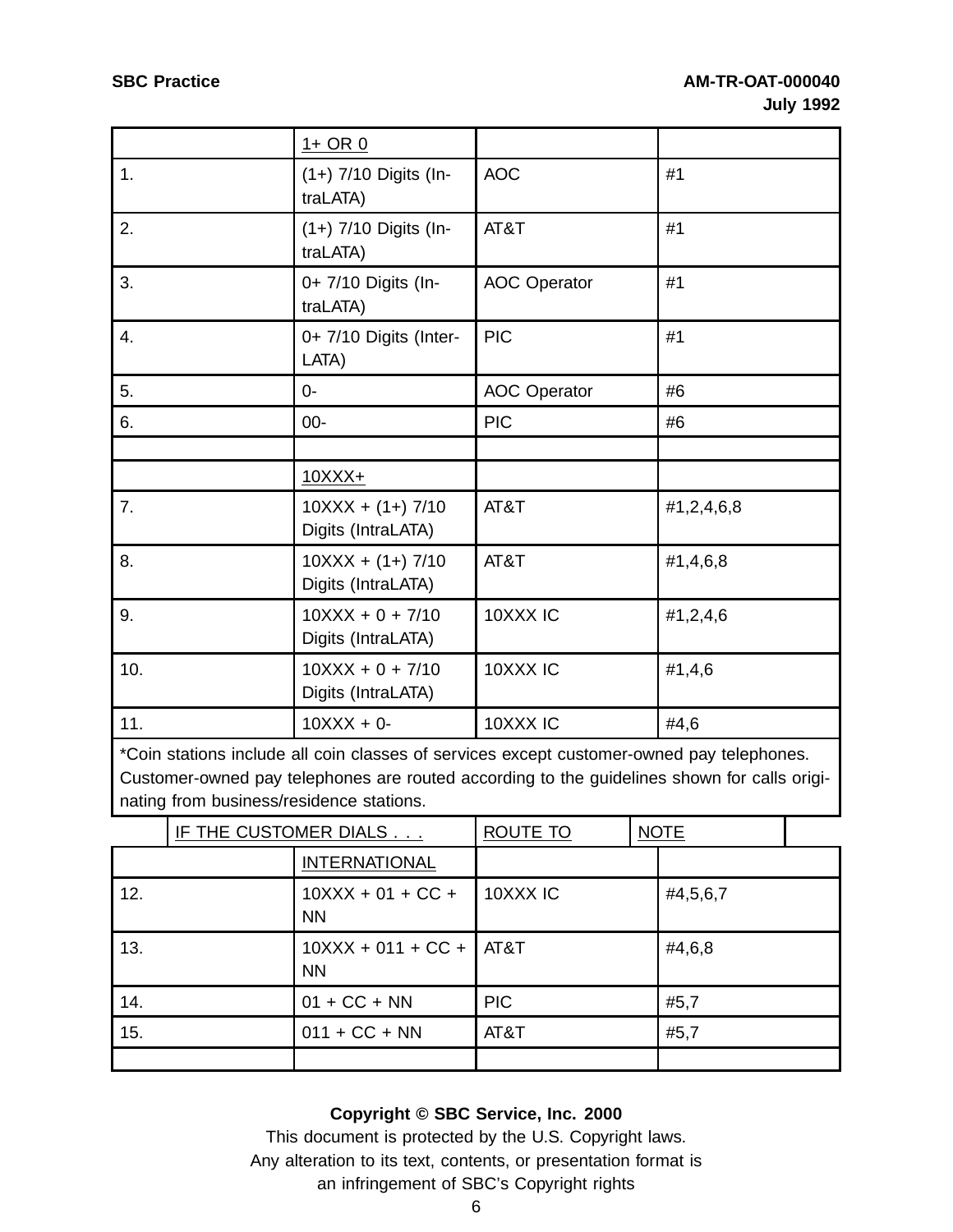|     | <b>SERVICE ACCESS</b><br><b>CODES</b>  |                               |        |
|-----|----------------------------------------|-------------------------------|--------|
| 16. | $(1+)$ 700 + 7 Digits                  | AT&T                          |        |
| 17. | $10XXX + (1+) 700 +$<br>7 Digits       | AT&T                          | #4,6,8 |
| 18. | $0 + 700 + 7$ Digits                   | <b>PIC</b>                    |        |
| 19. | $10XXX + 0 + 700 + 7$<br><b>Digits</b> | 10XXX IC                      | #4,6   |
| 20. | $(1+) 800 + 7$ Digits                  | IC/AOC based on<br><b>NXX</b> | #9     |
| 21. | $10XXX + (1+) 800 +$<br>7 Digits       | Announcement                  | #3,4   |
| 22. | $0 + 800 + 7$ Digits                   | Announcement                  |        |
| 23. | $10XXX + 0 + 800 + 7$<br><b>Digits</b> | Announcement                  | #3,4   |
| 24. | $(1+)$ 900 + 7 Digits                  | Announcement                  |        |
| 25. | $0+900+7$ Digits                       | IC based on NXX               | #12    |
| 26. | $10XXX + (1+) 900 +$<br>7 Digits       | Announcement                  | #3,4   |
| 27. | $10XXX + 0 + 900 + 7$<br><b>Digits</b> | Announcement                  | #3,4   |

\*Coin stations include all coin classes of services except customer-owned pay telephones. Customer-owned pay telephones are routed according to the guidelines shown for calls originating from business/residence stations.

|     | IF THE CUSTOMER DIALS            | ROUTE TO                           | <b>NOTE</b> |  |
|-----|----------------------------------|------------------------------------|-------------|--|
|     | <b>CUT THROUGH</b>               |                                    |             |  |
| 28. | 10XXX #                          | 10XXX IC If re-<br>quested by IC   | #4,6        |  |
|     |                                  |                                    |             |  |
|     | DIRECTORY ASSIS-<br><b>TANCE</b> |                                    |             |  |
| 29. | $(1+)$ 411                       | AOC DA (if 411 is a<br>valid code) |             |  |
| 30. | $(1+)$ 555-1212                  | AOC DA                             |             |  |

#### **Copyright © SBC Service, Inc. 2000**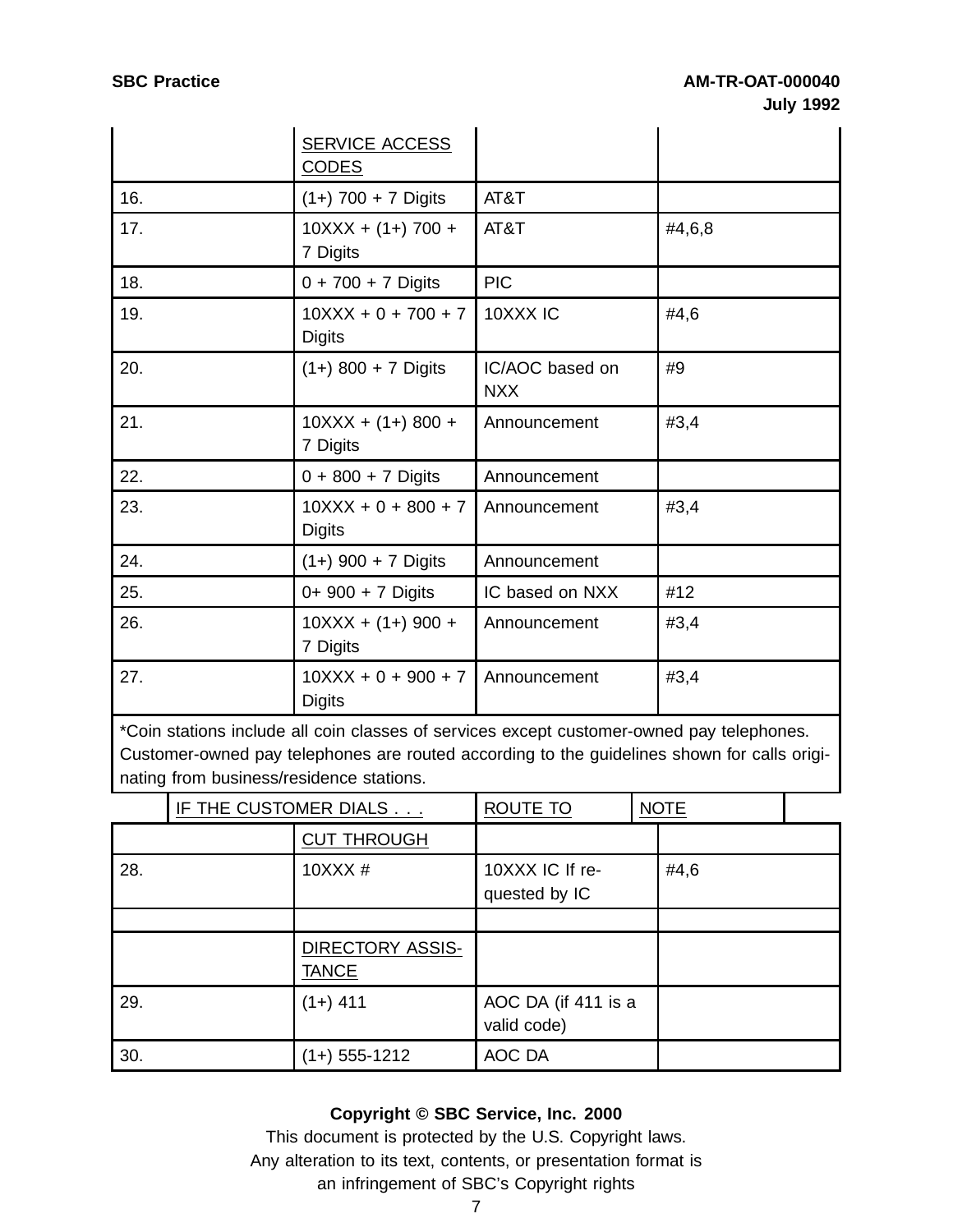| 31.                                                                                       | $(1+)$ NPA + 555-1212            | AT&T                | #1,10    |  |  |
|-------------------------------------------------------------------------------------------|----------------------------------|---------------------|----------|--|--|
| 32.                                                                                       | $10XXX + (1) NPA +$<br>555-1212  | AT&T                | #1,4,6,8 |  |  |
| 33.                                                                                       | $0 + 411$                        | <b>AOC Operator</b> |          |  |  |
| 34.                                                                                       | $0 + 555 - 1212$                 | <b>AOC Operator</b> |          |  |  |
| 35.                                                                                       | $0 + NPA + 555-1212$             | <b>PIC</b>          | #1,10    |  |  |
| 36.                                                                                       | $10XXX + 0 + (NPA+)$<br>555-1212 | 10XXX IC            | #1,4,6   |  |  |
|                                                                                           |                                  |                     |          |  |  |
|                                                                                           | VACANT CODE                      |                     |          |  |  |
| 37.                                                                                       | (1+) Vacant Code                 | Announcement (VC)   | #4       |  |  |
| 38.                                                                                       | $10XXX (1+)$ Vacant<br>Code      | Announcement (VC)   | #4       |  |  |
| 39.                                                                                       | 0 + Vacant Code                  | Announcement (VC)   | #4       |  |  |
| 40.                                                                                       | $10XXX + 0 + Vacant$<br>Code     | Announcement (VC)   | #4       |  |  |
| *Coin stations include all coin classes of services except customer-owned pay telephones. |                                  |                     |          |  |  |

Customer-owned pay telephones are routed according to the guidelines shown for calls originating from business/residence stations.

# **4. Exhibit III**

| FOR CALLS ORIGINATING FROM WATS |                       |                                     |                     |             |  |
|---------------------------------|-----------------------|-------------------------------------|---------------------|-------------|--|
|                                 | IF THE CUSTOMER DIALS |                                     | ROUTE TO            | <b>NOTE</b> |  |
|                                 |                       | $1+$ OR $0$                         |                     |             |  |
| 1.                              |                       | (1+) 7/10 Digits (In-<br>traLATA)   | <b>AOC</b>          | #1          |  |
| 2.                              |                       | $(1+)$ 7/10 Digits (In-<br>traLATA) | <b>PIC</b>          | #1          |  |
| 3.                              |                       | 0+ 7/10 Digits (In-<br>traLATA)     | <b>AOC Operator</b> | #1          |  |
| 4.                              |                       | 0+ 7/10 Digits (In-<br>traLATA)     | <b>PIC</b>          | #1          |  |
| 5.                              |                       | 0-                                  | <b>AOC Operator</b> |             |  |

# **Copyright © SBC Service, Inc. 2000**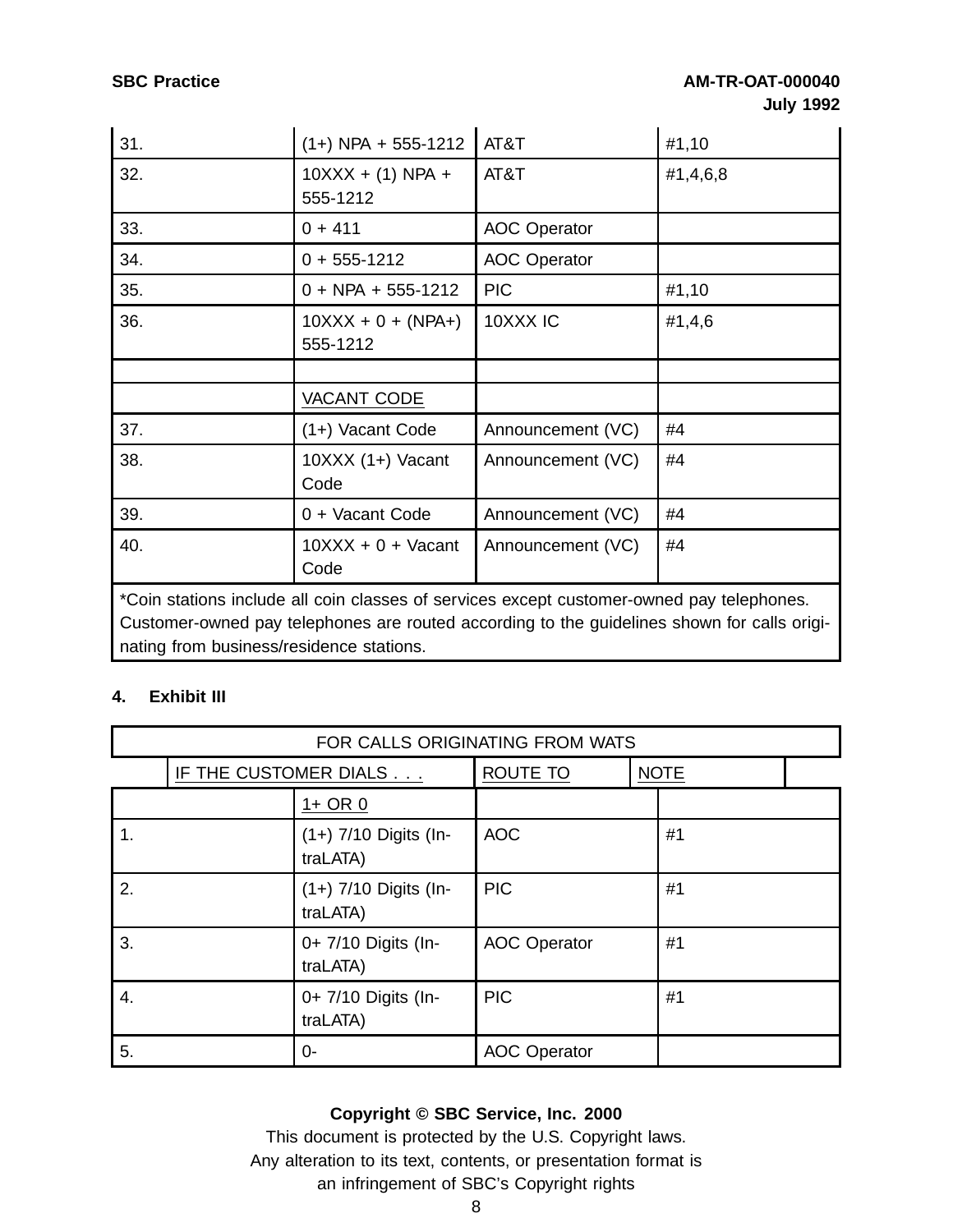| 6.  | $00-$                                     | <b>PIC</b>                    |        |
|-----|-------------------------------------------|-------------------------------|--------|
|     |                                           |                               |        |
|     | $10XXX +$                                 |                               |        |
| 7.  | $10XXX + (1+)$ Digits<br>(IntraLATA)      | 10XXX IC                      | #1,2,4 |
| 8.  | $10XXX + (1+) 7/10$<br>Digits (IntraLATA) | 10XXX IC                      | #1,4   |
| 9.  | $10XXX + (0+) 7/10$<br>Digits (IntraLATA) | 10XXX <sub>IC</sub>           | #1,2,4 |
| 10. | $10XXX + (0+) 7/10$<br>Digits (IntraLATA) | 10XXX IC                      | #1,4   |
| 11. | $10XXX + 0$                               | 10XXX IC                      | #4     |
|     | <b>INTERNATIONAL</b>                      |                               |        |
| 12. | $10XXX + 01 + CC +$<br><b>NN</b>          | 10XXX IC                      | #4,5,7 |
| 13. | $10XXX + 011 + CC +$<br><b>NN</b>         | 10XXX <sub>IC</sub>           | #4,5,7 |
| 14. | $01 + CC + NN$                            | ROUTE TO PIC                  | #5,7   |
| 15. | $011 + CC + NN$                           | ROUTE TO PIC                  | #5,7   |
|     | <b>SERVICE ACCESS</b><br><b>CODES</b>     |                               |        |
| 16. | $(1+)$ 700 + 7 Digits                     | <b>PIC</b>                    |        |
| 17. | $10XXX + (1+) 700 +$<br>7 Digits          | 10XXX IC                      | #4     |
| 18. | $0 + 700 + 7$ Digits                      | <b>PIC</b>                    |        |
| 19. | $10XXX + 0 + 700 + 7$<br><b>Digits</b>    | 10XXX IC                      | #4     |
| 20. | $(1+)$ 800 + 7 Digits                     | IC/AOC based on<br><b>NXX</b> | #9     |
| 21. | $10XXX + (1+) 800 +$<br>7 Digits          | Announcement                  | #3,4   |
| 22. | $0 + 800 + 7$ Digits                      | Announcement                  |        |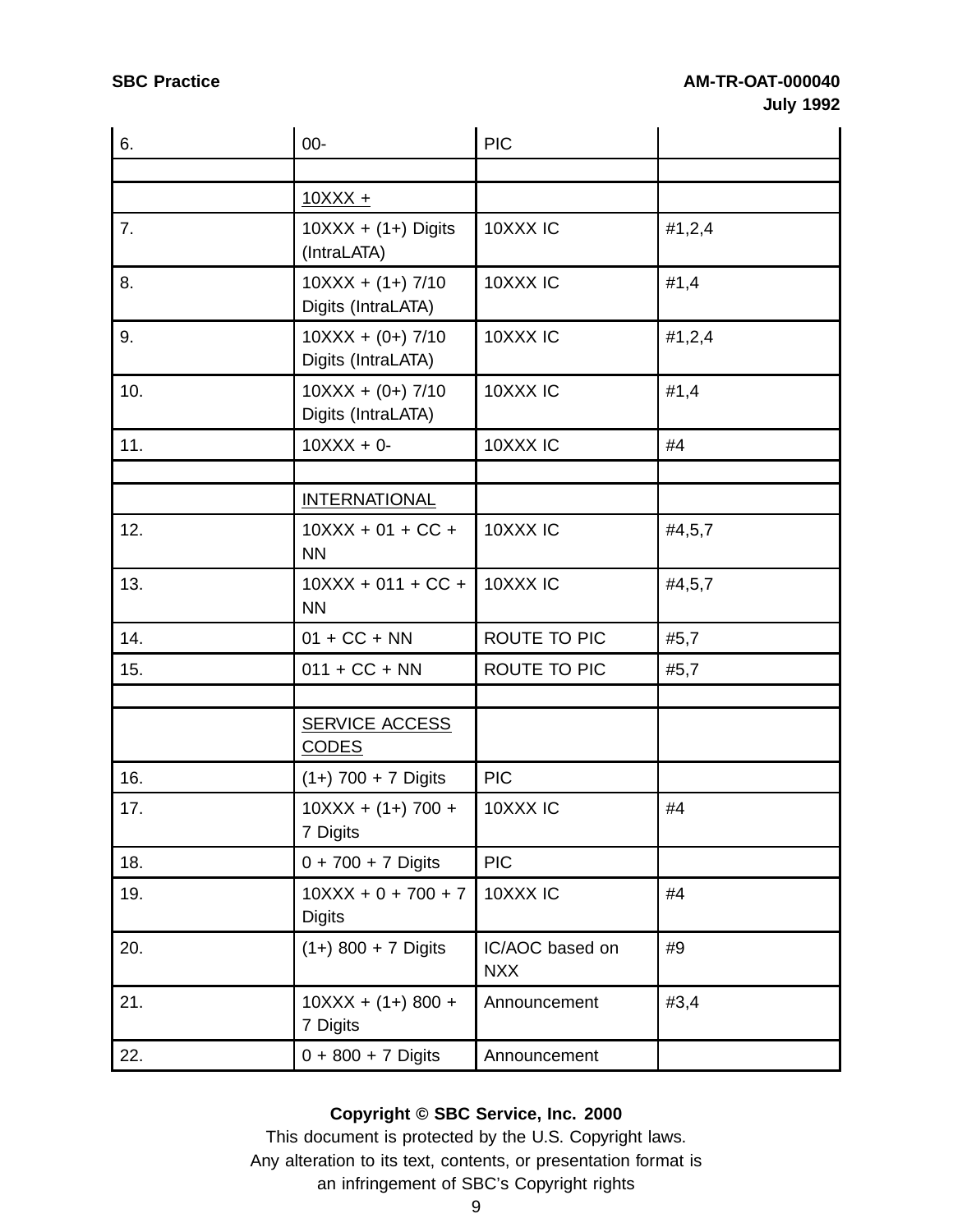| 23. | $10XXX + 0 + 800 + 7$ Announcement<br><b>Digits</b> |                                                                                   | #3,4  |
|-----|-----------------------------------------------------|-----------------------------------------------------------------------------------|-------|
| 24. | $(1+)$ 900 + 7 Digits                               | IC/AOC                                                                            | #9,11 |
| 25. | $0 + 900 + 7$ Digits                                | IC based on NXX                                                                   | #12   |
| 26. | $10XXX + (1+) 900 +$<br>7 Digits                    | Announcement                                                                      | #4    |
| 27. | $10XXX + 0 + 900 + 7$<br><b>Digits</b>              | Announcement                                                                      | #4    |
|     | <b>CUT THROUGH</b>                                  |                                                                                   |       |
| 28. | $10XXX + #$                                         | 10XXX IC if cut thru<br>requested. Annouce-<br>ment if cut thru not<br>requested. |       |
|     |                                                     |                                                                                   |       |
|     | DIRECTORY ASSIS-<br><b>TANCE</b>                    |                                                                                   |       |
| 29. | $(1+)$ 411                                          | AOC DA (if 411 is a<br>valid code)                                                |       |
| 30. | $(1+)$ 555-1212                                     | AOC DA                                                                            |       |
| 31. | $(1+)$ NPA + 555-1212                               | <b>PIC</b>                                                                        | #1,10 |
| 32. | $10XXX + (1) (NPA+)$<br>555-1212                    | 10XXX IC                                                                          | #1,4  |
| 33. | $(0+)$ 411                                          | AOC Operator (if 411<br>is a valid code)                                          |       |
| 34. | $(0+)$ 555-1212                                     | <b>AOC Operator</b>                                                               |       |
| 35. | $(0+)$ NPA + 555-1212                               | <b>PIC</b>                                                                        | #1,10 |
| 36. | $10XXX + (0) (NPA+)$<br>555-1212                    | 10XXX IC                                                                          | #1,4  |
|     |                                                     |                                                                                   |       |
|     | VACANT CODE                                         |                                                                                   |       |
| 37. | $(1+)$ Vacant code                                  | Announcement (VC)                                                                 | #4    |
| 38. | $10XXX (1+)$ Vacant<br>code                         | Announcement (VC)                                                                 | #4    |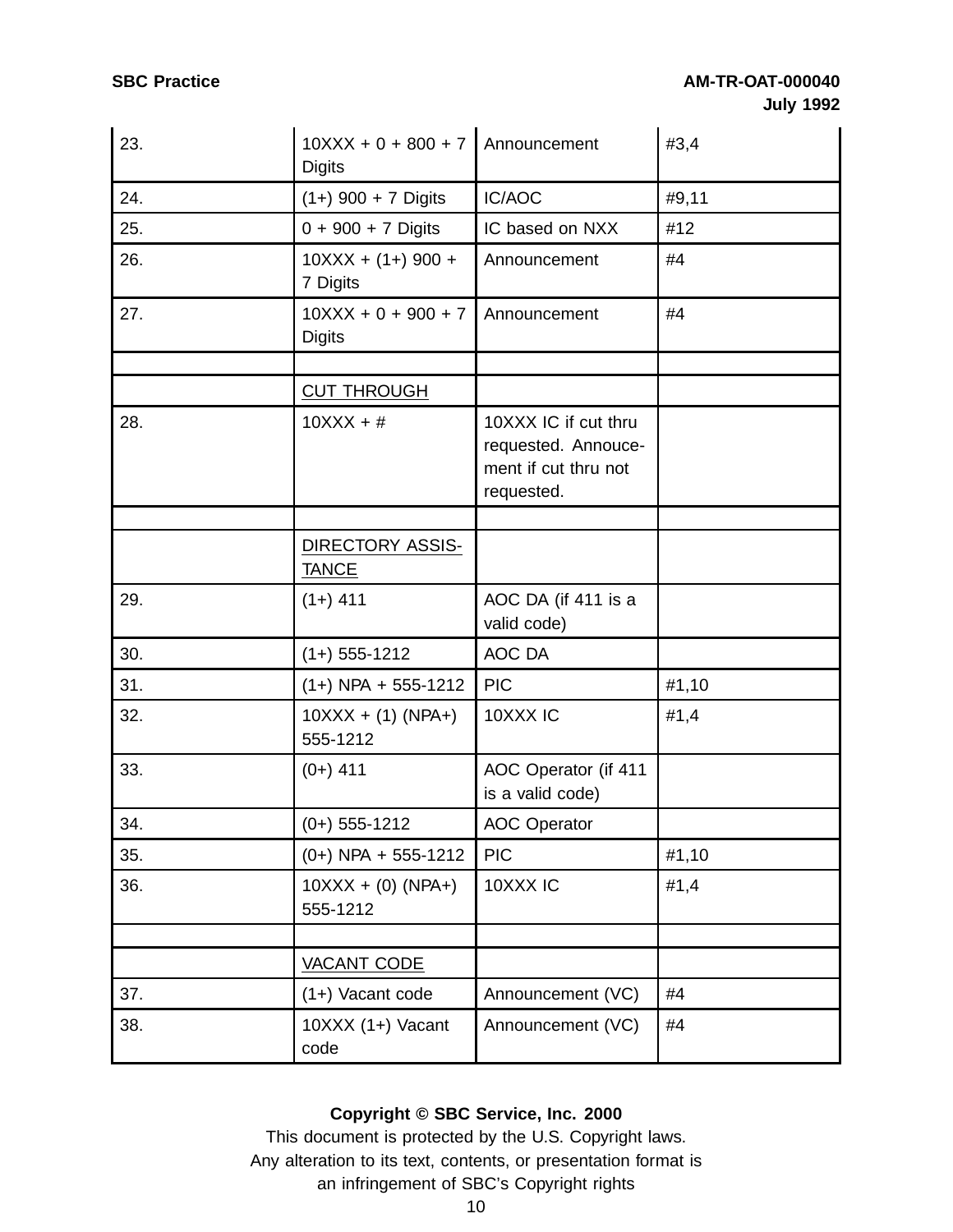# **SBC Practice AM-TR-OAT-000040 July 1992**

| 39.  | $(0+)$ Vacant code          | Announcement (VC) | #4 |
|------|-----------------------------|-------------------|----|
| -40. | $10XXX (0+)$ Vacant<br>code | Announcement (VC) | #4 |

## **5. Exhibit IV**

|     | FOR CALLS ORIGINATING FROM SWITCHED ACCESS |                                           |                     |             |  |
|-----|--------------------------------------------|-------------------------------------------|---------------------|-------------|--|
|     |                                            | IF THE CUSTOMER DIALS                     | ROUTE TO            | <b>NOTE</b> |  |
|     |                                            | $1+$ OR $0$                               |                     |             |  |
| 1.  |                                            | (1+) 7/10 Digits (In-<br>traLATA)         | <b>AOC</b>          | #1          |  |
| 2.  |                                            | (1+) 7/10 Digits (In-<br>traLATA)         | <b>PIC</b>          | #1          |  |
| 3.  |                                            | 0+ 7/10 Digits (In-<br>traLATA)           | <b>AOC Operator</b> | #1          |  |
| 4.  |                                            | 0+ 7/10 Digits (nter-<br>LATA)            | <b>PIC</b>          | #1          |  |
| 5.  |                                            | $0 -$                                     | <b>AOC Operator</b> |             |  |
| 6.  |                                            | $00-$                                     | <b>PIC</b>          |             |  |
|     |                                            |                                           |                     |             |  |
|     |                                            | $10XXX +$                                 |                     |             |  |
| 7.  |                                            | $10XXX + (1+) 7/10$<br>Digits (IntraLATA) | 10XXX IC            | #1,2,4      |  |
| 8.  |                                            | 10XXX (1+) 7/10 Dig-<br>its (InterLATA)   | 10XXX IC            | #1,4        |  |
| 9.  |                                            | $10XX + (0+) 7/10$<br>Digits (IntraLATA)  | 10XXX IC            | #1,2,4      |  |
| 10. |                                            | $10XXX + (0+) 7/10$<br>Digits (InterLATA) | 10XXX IC            | #1,4        |  |
| 11. |                                            | $10XXX + 0$                               | 10XXX IC            | #4          |  |
|     |                                            |                                           |                     |             |  |
|     |                                            | <b>INTERNATIONAL</b>                      |                     |             |  |
| 12. |                                            | $10XXX + 01 + CC +$<br><b>NN</b>          | 10XXX IC            | #4,5,7      |  |

## **Copyright © SBC Service, Inc. 2000**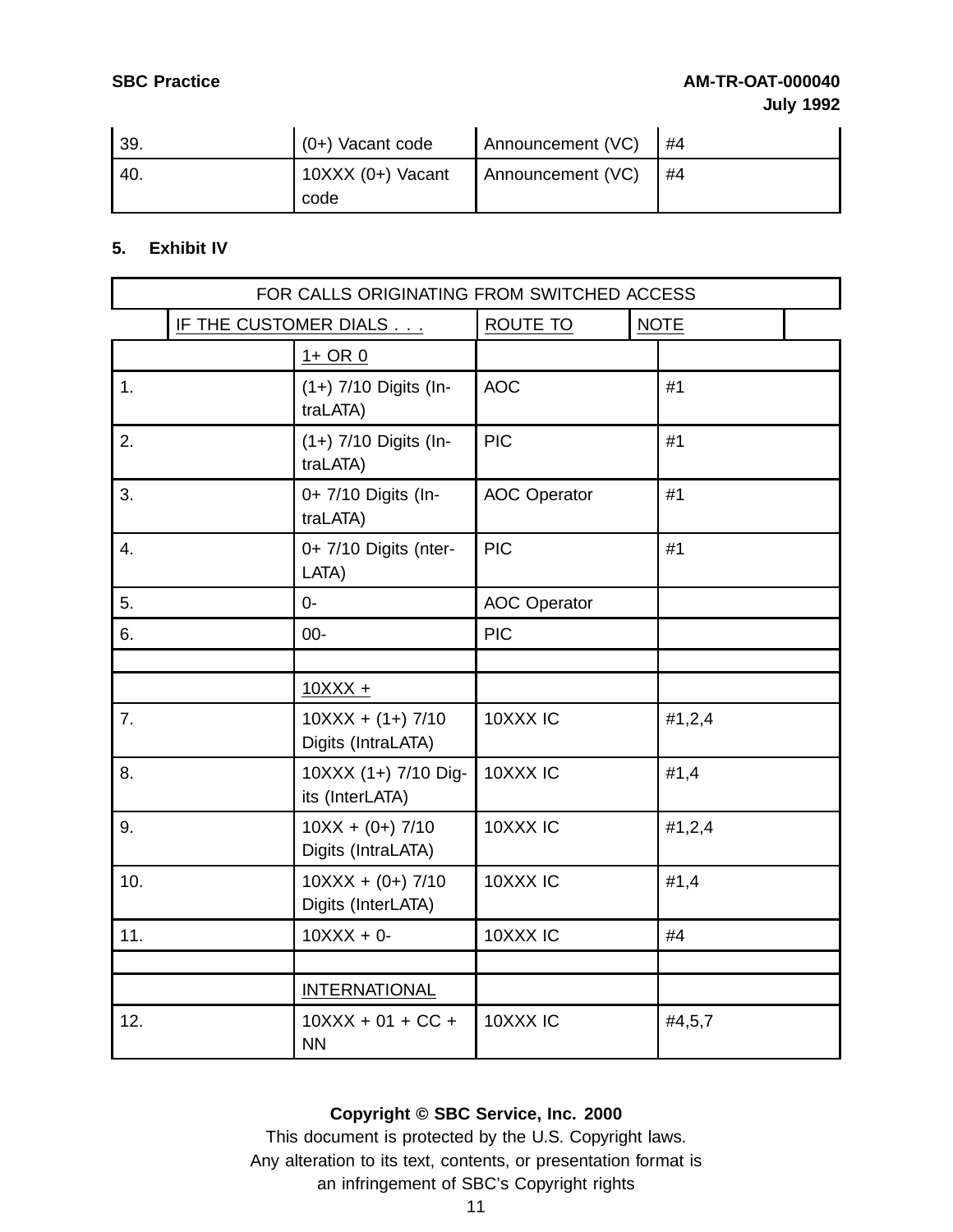| 13. | 10XXX + 011 + CC + 10XXX IC<br><b>NN</b>            |                                                                                    | #4,5,7 |
|-----|-----------------------------------------------------|------------------------------------------------------------------------------------|--------|
| 14. | $01 + CC + NN$                                      | ROUTE TO PIC                                                                       | #5,7   |
| 15. | $011 + CC + NN$                                     | ROUTE TO PIC                                                                       | #5,7   |
|     |                                                     |                                                                                    |        |
|     | SERVICE ACCESS<br><b>CODES</b>                      |                                                                                    |        |
| 16. | $(1+)$ 700 + 7 Digits                               | <b>PIC</b>                                                                         |        |
| 17. | $10XXX + (1+) 700 +$<br>7 Digits                    | 10XXX IC                                                                           | #4     |
| 18. | $0 + 700 + 7$ Digits                                | <b>PIC</b>                                                                         |        |
| 19. | $10XXX + 0 + 700 + 7$<br><b>Digits</b>              | 10XXX IC                                                                           | #4     |
| 20. | $(1+)$ 800 + 7 Digits                               | IC/AOC based on<br><b>NXX</b>                                                      | #9     |
| 21. | $10XXX + (1+) 800 +$<br>7 Digits                    | Announcement                                                                       | #3,4   |
| 22. | $0 + 800 + 7$ Digits                                | Announcement                                                                       |        |
| 23. | $10XXX + 0 + 800 + 7$<br><b>Digits</b>              | Announcement                                                                       | #3,4   |
| 24. | $(1+)$ 900 + 7 Digits                               | IC/AOC                                                                             | #9,11  |
| 25. | $0 + 900 + 7$ Digits                                | IC based on NXX                                                                    | #12    |
| 26. | $10XXX + (1+) 900 +$<br>7 Digits                    | Announcement                                                                       | #4     |
| 27. | $10XXX + 0 + 900 + 7$ Announcement<br><b>Digits</b> |                                                                                    | #4     |
|     |                                                     |                                                                                    |        |
|     | <b>CUT THROUGH</b>                                  |                                                                                    |        |
| 28. | $10XXX + #$                                         | 10XXX IC if cut thru<br>requested. An-<br>nouncement if cut<br>thru not requested. |        |
|     |                                                     |                                                                                    |        |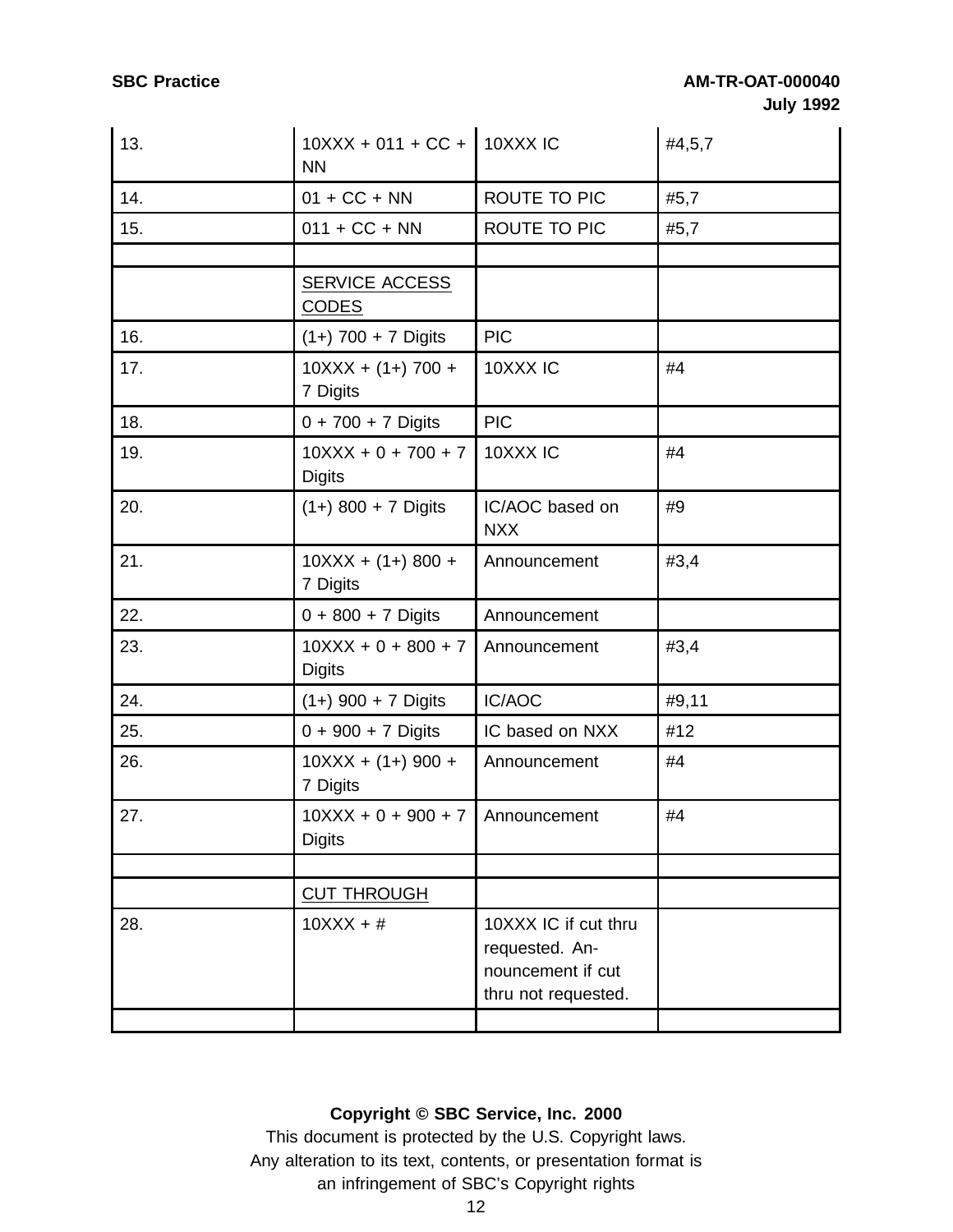|     | DIRECTORY ASSIS-<br><b>TANCE</b> |                                          |       |
|-----|----------------------------------|------------------------------------------|-------|
| 29. | $(1+)$ 411                       | AOC DA (if 411 is a<br>valid code)       |       |
| 30. | $(1+)$ 555-1212                  | AOC DA                                   |       |
| 31. | $(1+)$ NPA + 555-1212            | <b>PIC</b>                               | #1,10 |
| 32. | $10XXX + (1) (NPA+)$<br>555-1212 | 10XXX IC                                 | #1,4  |
| 33. | $(0+)$ 411                       | AOC Operator (if 411<br>is a valid code) |       |
| 34. | $(0+)$ 555-1212                  | <b>AOC Operator</b>                      |       |
| 35. | $(0+)$ NPA + 555-1212            | <b>PIC</b>                               | #1,10 |
| 36. | $10XXX + (0) (NPA+)$<br>555-1212 | 10XXX IC                                 | #1,4  |
|     |                                  |                                          |       |
|     | <b>VACANT CODE</b>               |                                          |       |
| 37. | $(1+)$ Vacant code               | Announcement (VC)                        | #4    |
| 38. | $10XXX (1+)$ Vacant<br>code      | Announcement (VC)                        | #4    |
| 39. | $(0+)$ Vacant code               | Announcement (VC)                        | #4    |
| 40. | $10XXX (0+)$ Vacant<br>code      | Announcement (VC)                        | #4    |

# **6. Exhibit V**

#### **NOTES:**

- 1. Assumes valid dialing sequence. Home NPA is not allowed in any of the Ameritech Operating Companies. The only exception is in Illinois Bell, where home NPA is required for operat or assisted calls.
- 2. The AOCs will route 10XXX intraLATA calls to the IC unless directed by the state PSC to block (e.g., Wisconsin).
- 3. Call is routed to announcement per instructions in Technical Reference TR-NPL-000258.

#### **Copyright © SBC Service, Inc. 2000**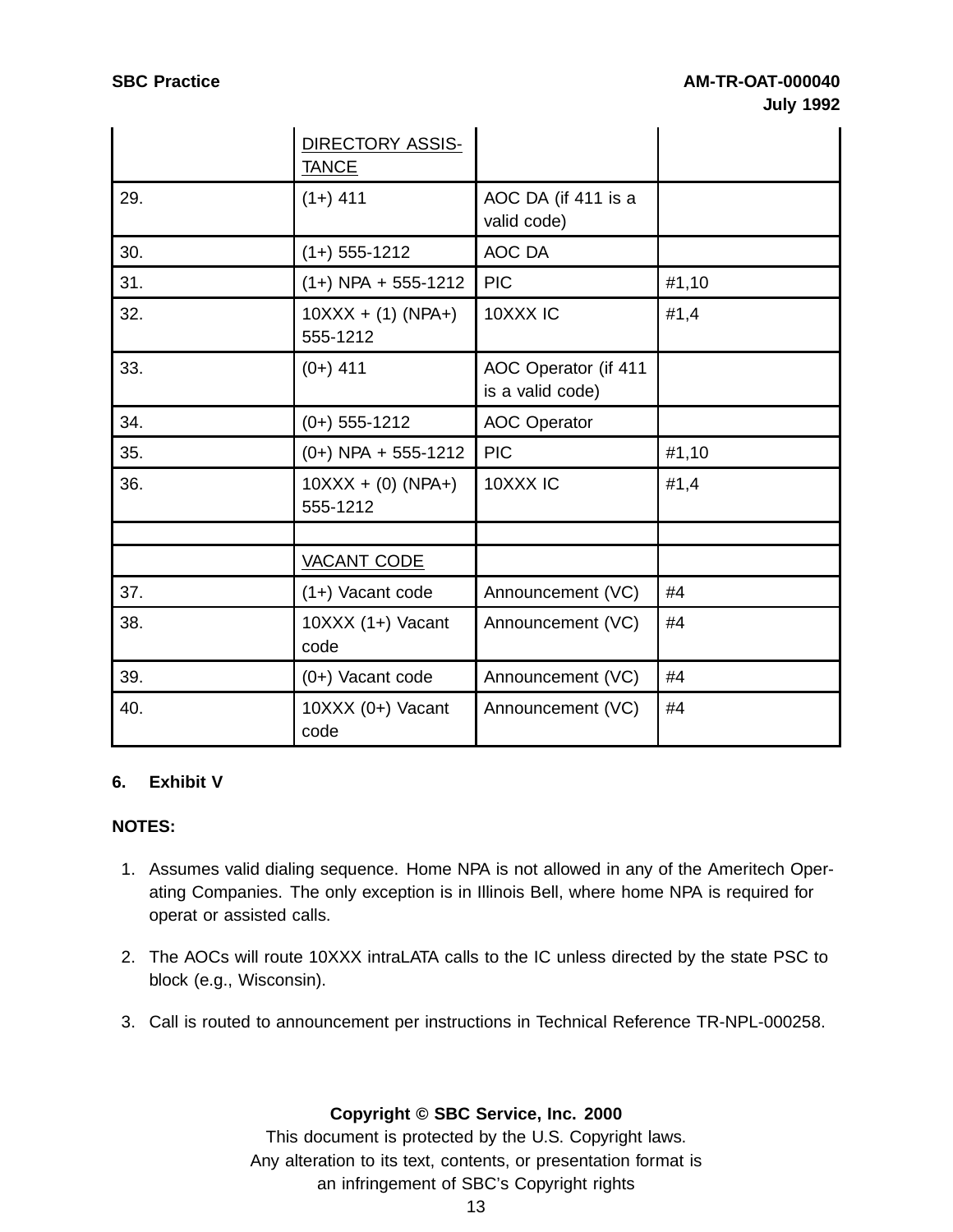- 4. Applies to vacant NPAs and those vacant NXXs for which the AOC has three or six digit translation capability. In addition, those calls originated to 10XXX codes where the IC has not ordered service within the serving area will be routed to appropriate AOC announcement.
- 5. The IC may elect to have its international traffic handled by another carrier provided both carriers agree and a letter of authorization is submitted to the AOC.
- 6. Applies to all Coin except Inmate Service which is blocked.
- 7. Assumes IC is a consolidated or an international carrier.
- 8. Due to the routing of 1+ traffic to AT&T on coin lines presubscribed to ICs other than AT&T, 10XXX + 1+ calls originated from coin lines will also route to AT&T provided the 10XXX dialed is associated with a participating carrier.
- 9. 800 and 900 NXXs acquired by Ameritech for intraLATA services will route over the AOC Network.
- 10. Within the Chicago LATA 358, directory assistance calls destined to the resident NPAs will route to the AOC Network, except for D.A. calls placed to 219–555–1212, which will route to the PIC.
- 11. The Ameritech operating companies offer their end users the option to block 900 and 976 dialing capability.
- 12. Calls routed to IC, if IC has elected the 0+900 option. If IC has not elected the 0+ option, call is routed to announcement.
- (1+) 7/10 Digits
- ( ) Indicates optional dialing dependent upon local practices

/ Indicates either, or

#### **7. Ordering and Delivery Information**

Document may be ordered from Ameritech by contacting the Document Order Center at (847) 248-4324.

Any questions regarding this document, please contact the APEx Help Desk at 847-248-4328.

**Copyright © SBC Service, Inc. 2000**